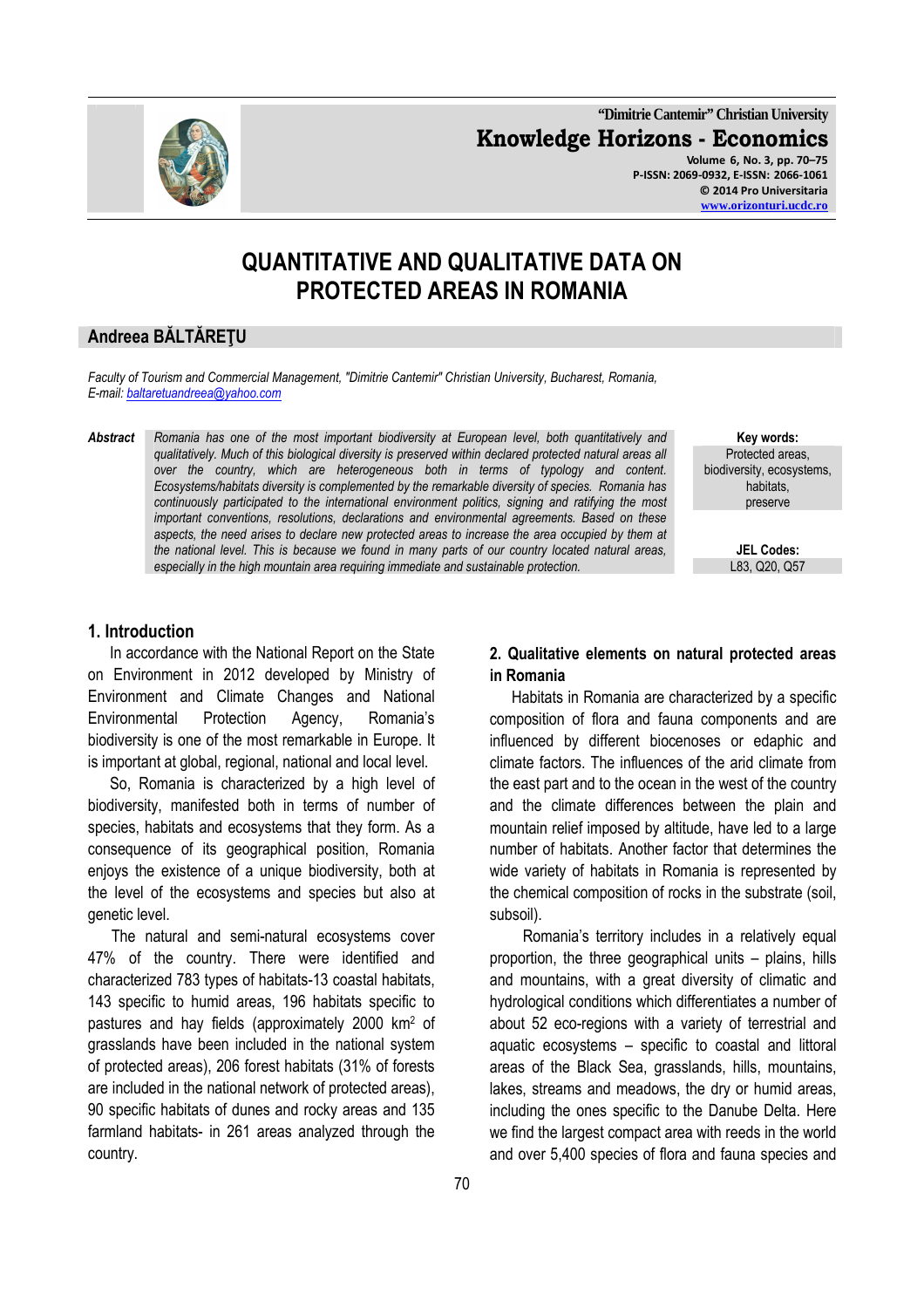30 types of ecosystems a ranked three in the world in terms of biodiversity (after Barrier Reef and the Galapagos Archipelago ). Its swamps are a unique natural heritage, with high biodiversity and many species of birds (over 3,000 pairs of pelicans representing over 80% of European livestock and 60% of total global pygmy cormorants).

 Our country has a unique natural heritage composed of the Carpathians (65% of cross-Carpathian region), as well as one of the most important humid areas in Europe – the Danube Delta (the second largest in Europe). It should be noted that Romania holds 30% of carnivore species in Europe and also about 300 000 ha of virgin forests. According to the report "Study on estimating populations of large carnivores and the wildcat in Romania (Ursus arctos, Canis lupus, Lynx lynx and Felis silvestris) in order to maintain a favorable conservation status for setting the number of strictly protected animals which can be hunted in the 2012- 2013 hunting season ", which can be accessed on the website of Ministry of Environment and Climate Change, in 2012 a number of 5786-6546 brown bears, wolves, between 2501 to 2932, Eurasian wildcat 1200 - 1435, and 10500-13000 wildcats, were estimated, representing a large number of the population of these species of large carnivores on the European continent.

 Another important aspect is the presence in the group of mountains Retezat Godeanu-Ţarcu the last intact forest landscape in the temperate climate of Europe.

Romania has a huge speleological potential. We have a small country but full of underground holes. Even if we have no records of depth, certainly Romanian caves beauty can compare with those of France, Spain, and America. The explorations continue, hoping to find new goals, anxious to complete the map of our planet. In Romania there are about 12 500 inventoried caves, most small and medium usually located in remote areas in high mountain areas and their periphery, many with design options for tourism. Areas like Bicaz, Boilers of the Danube, The Natural Bridge Ponoarele, the karsts plateaus and caves in the Apuseni Mountains, Banat Mountains and Plateau Mehedinti are known not only nationally but also internationally. Among these the Cave Movile - the only ecosystem in the world that operates solely based on chemosynthesis and has an impressive diversity of over 35 unique species.

In the draft of National Strategy and Action Plan for Biodiversity 2013-2020 are presented in Romania the habitat types in number of 783 in 261 areas across the country.

| The main types<br>of habitats | <b>Number</b> | <b>Share</b><br>(%) |
|-------------------------------|---------------|---------------------|
| Coastal habitats              | 13            | 5,0                 |
| Wetlands                      | 89            | 34,1                |
| Grassland                     | 196           | 75,1                |
| Forests                       | 206           | 78,9                |
| Swamps                        | 54            | 20,7                |
| Rocky/ Sands                  | 90            | 34,5                |
| Agricultural                  | 135           | 51,7                |

### *Table 1.* The main types of habitats in Romania and their share

*Source:* National Strategy and Action Plan for Biodiversity Conservation 2013-2020-Draft-www.mediu.ro

In accordance with the National Report on the State on Environment in 2012 developed by Ministry of Environment and Climate Changes and National Environmental Protection Agency, due to its greatly diverse habitats, Romania has a very rich fauna hosting 105 mammal species, 19 amphibian species, 25 reptile species, 216 fish species, 410 birds' species.

Romania has become a member of several organizations and structural components from the network of environment protection and conservation: BIRDLIFE, ECONET, EMERALD, GREEN CROSS etc.

# **3. Quantitative elements on natural protected areas in Romania**

Regarding the natural protected areas, among the Member States of the European Union, Romania has the largest bio-geographical diversity (five of the 11 European bio-geographical regions, such as Alpine, Continental, Pannonia and the Black Sea steppe), this being mostly in a good conservation status. Also, due to the geographical position of Romania, flora and fauna have Asian influences from the north, the Mediterranean and southern European continental components from the north-west.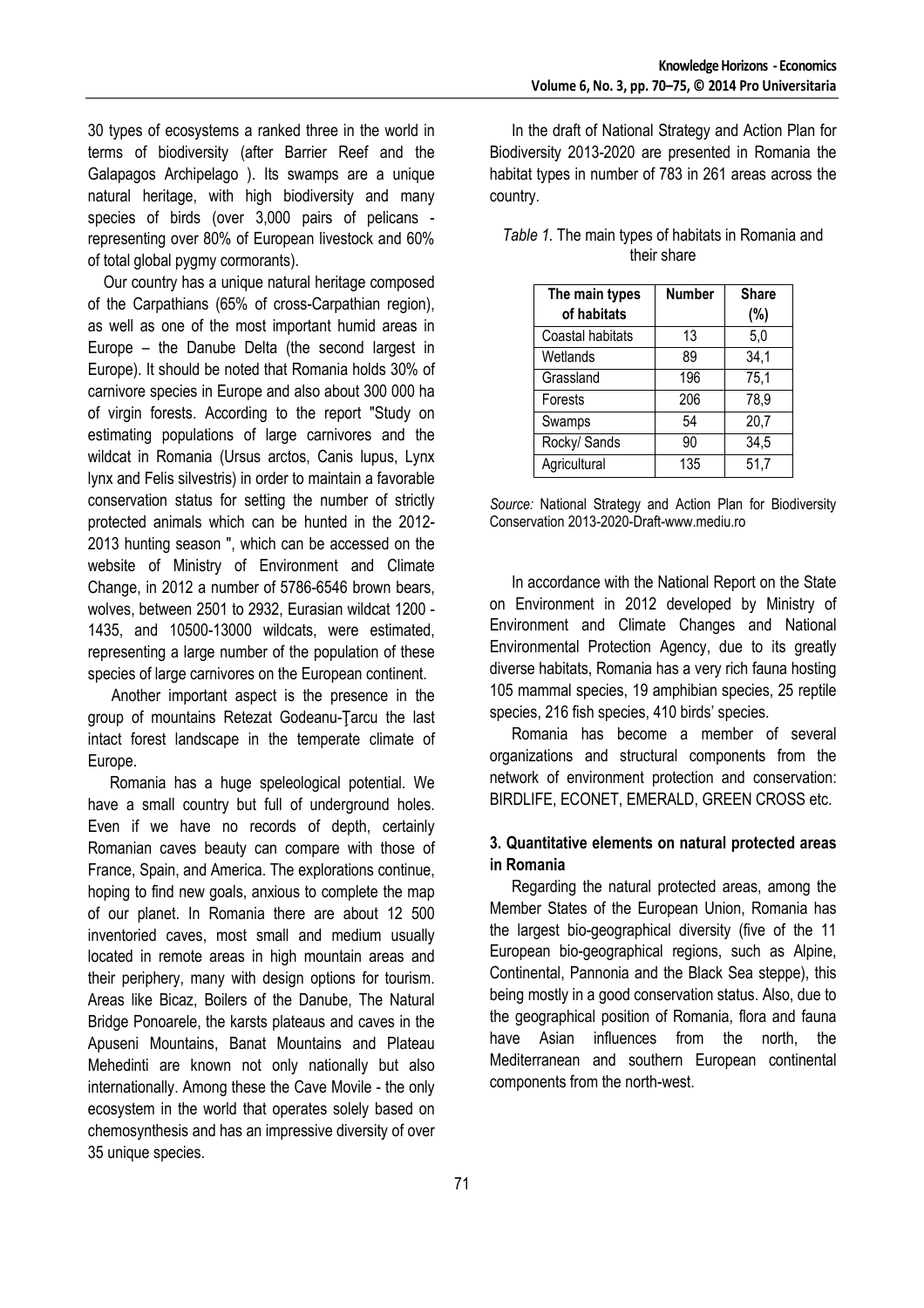*Table 2.* The natural protected areas from Romania, during the period 2010-2012

| Categories of natural protected areas     | 2010     | 2011 | 2012 | Percentage<br>in the total<br>level of the<br>year 2012 |
|-------------------------------------------|----------|------|------|---------------------------------------------------------|
|                                           | -number- |      |      | (%)                                                     |
| <b>Scientific reservations</b>            | 79       | 64   | 44   | 2,89                                                    |
| <b>National parks</b>                     | 13       | 13   | 13   | 0.85                                                    |
| <b>Monuments of nature</b>                | 230      | 206  | 206  | 13.53                                                   |
| <b>Natural reservations</b>               | 661      | 699  | 699  | 45.90                                                   |
| <b>Natural parks</b>                      | 14       | 15   | 15   | 0.97                                                    |
| <b>Biosphere reservations</b>             | 3        | 3    | 3    | 0.20                                                    |
| Humid areas of international significance | 5        | 8    | 12   | 0.79                                                    |
| Avifaunistic special protection areas     | 108      | 148  | 148  | 9.72                                                    |
| Sites of international significance       | 273      | 383  | 383  | 25,15                                                   |
| TOTAL                                     | 1386     | 1539 | 1523 | 100                                                     |

*Source:* Romania in numbers 2011, National Institute of Statistics, Bucharest, 2011; The National Report of the State of the Environment for 2011, 2012, The Ministry of Environment, The National Environmental Protection Agency, Bucharest, 2013

Although in 2012 there was an increase of 137 in the number of nationally protected areas, compared to 2010, the largest increase in the recent years, the authorities in the field do not make an effort in protecting and preserving the natural potential exception only in the last year building roads crossing various protected areas and bringing serious damage to the flora and fauna in these areas. The greatest increase was the number of sites of international significance, from 273 in 2010 to 383 in 2012.

## *Figure 1.* The number of the natural protected areas from Romania, 2010-2012



Other positive developments are seen in the natural reserves (+38 areas), Humid areas of international significance (+7 areas), Avifaunistic special protection areas (+40 areas). Negative developments can be identified for scientific reservations (-35 areas) and monuments of nature (-24 areas).

The declaration of the new natural park Cefa (lies on the border with Hungary and Romania and has 5003,80 ha), its importance and value of the existing resources within its territory, is a step in the preservation of natural areas in our country.

*Table 3.* The surface of natural protected areas from Romanian during the period 2010-2012

| Categories of natural protected<br>areas     | 2010    | 2011    | 2012              | Percentage<br>in the total<br>level of the<br>vear 2012 |
|----------------------------------------------|---------|---------|-------------------|---------------------------------------------------------|
| Surface -ha-                                 |         |         |                   |                                                         |
| <b>Scientific reservations</b>               | 310536  | 218145  | 24654             | 0.23                                                    |
| <b>National parks</b>                        | 316271  | 319495  | 316872            | 2,94                                                    |
| <b>Monuments of nature</b>                   | 84448   | 15406   | 15413             | 0,14                                                    |
| <b>Natural reservations</b>                  | 273056  | 346933  | 347320            | 3,22                                                    |
| <b>Natural parks</b>                         | 763894  | 772803  | 772810            | 7.16                                                    |
| <b>Biosphere reservations</b>                | 664446  | 664446  | 664446            | 6,16                                                    |
| Humid areas of international<br>significance | 616571  | 680858  | 804497            | 7.45                                                    |
| <b>Avifaunistic Special protection</b>       | 2988713 | 3694394 | 3698732           | 34.27                                                   |
| areas                                        |         |         |                   |                                                         |
| Sites of international significance          | 3284092 | 4152152 | 4147368           | 38,43                                                   |
| <b>TOTAL</b>                                 | 9302027 |         | 10864632 10792112 | 100                                                     |

*Source:* Romania in numbers 2011, National Institute of Statistics, Bucharest, 2011; The National Report of the State of the Environment for 2011, 2012, The Ministry of Environment, The National Environmental Protection Agency, Bucharest, 2013

In terms of Occupied Areas, the Natural Protected Areas in Romania registered an increasing trend with 1490085 ha during the analyzed period, the largest being the Sites of international significance (+863276 ha) and Avifaunistic Special protection areas (+710019 ha).



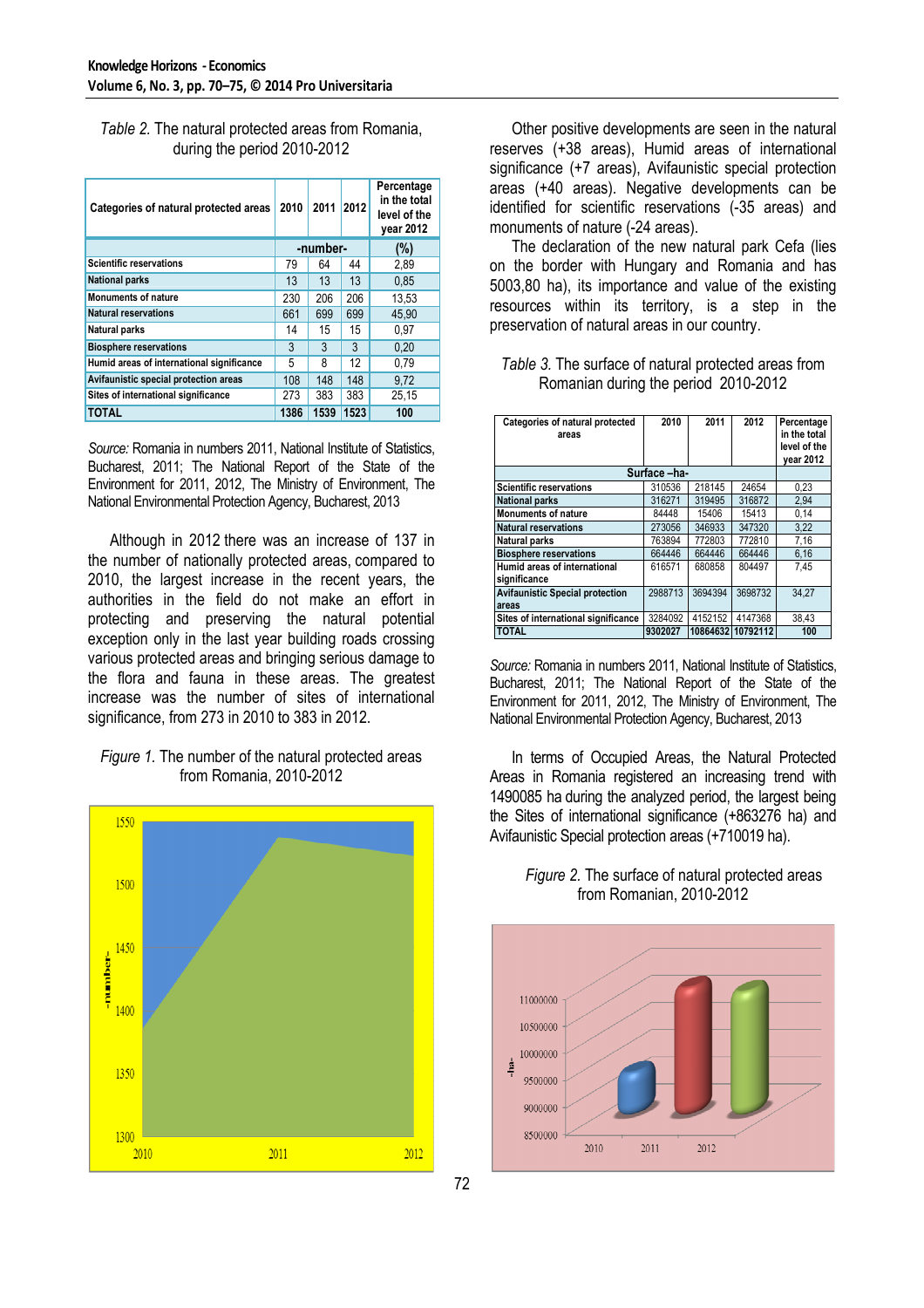In 2012, the Natural monuments are occupying the smallest area (15413 ha) as they are represented by species of flora and fauna mainly, such as the chamois, garofita Pietrei Craiului, Edelweiss etc..

Of the three Reservations of Biosphere from Romania, the Danube Delta occupies 580000 ha (declared in 1990) and is in direct coordination of the Ministry of Environment. Retezat occupies 38 047 ha (declared in 1979) and Pietrosul Mare (Rodnei) - 47304 ha (declared in 1979). These latter two are considered national parks in terms of surface as they fit in this category also. It should be noted that the surface of Rodna and Retezat national parks coincides with the reservation of biosphere.

Of the 13 national parks, Domogled-Cerna Valley has the biggest concerning the occupied area, followed by Rodna Mountains and Retezat. The smallest national park is Buila-Vânturarita.

Romsilva is the administrator of 12 from the 13 national parks.

Of the 15 declared natural parks in Romania, Maramureş Mountains have supremacy in terms of area occupied by natural parks in Romania, 133419 ha. Meanwhile, Cefa is the smallest natural park from Romania, with a surface of 5003 ha.

Romsilva is the administrator of 11 from 15 natural parks of the country.

Also, Romsilva has in his custody, through Forest Reservations, over 200 natural monuments in forests.

### **4. Current state of tourism in natural protected areas in Romania**

In general, *the landscape is in a good state of preservation*, being altered in some areas by human activities such as deforestation, motorized access in scientific reservations, and poaching, grazing and intensive construction of holiday homes. To these interventions it is added the mentality of Romanian people against the concept of protected area, the type of behavior to be taken when traveling inside a national park, the attitude towards ownership of land located within a national park. Even if the land is owned by local people in the scientific reservations, they do not understand, being educated in this regard to work towards protecting the biodiversity, the sense of ownership is much stronger than the conservation and transmission in its current form the tourism resources in these areas. One reason may be the communist area when the ownership was dispossessed for a long time and therefore this feeling increased. However, the lack of public awareness campaigns regarding the impact of their actions on the environment causes such behavior. Analyzing the conflicts in natural protected areas of our

country, we see the predominance of poaching with major effects on the number of chamois copies and motorized access and camping areas for tourists, illegal dumping of garbage in the scientific reservations. Solving these problems requires significant financial resources to control and prevent such actions, for the reconstruction of affected areas such as the dumps are stored, the presence of rangers in the key points on the trails, installing multiple boards in high traffic areas of tourists, because most of them were destructed. Finally, the application of the existing legislation on the environmental protection may reduce the number of offences in the mountains of Romania.

That part of the total national parks and natural pasture which is represented in terms of ownership, belonging to municipalities, arises major disputes in this area such as deforestation, building approvals data for various holiday homes even inside or on the edge of the park, construction of roads inside the park etc. These pastures belong to local communities, the resident population using them for grazing animals in summer. To avoid the intensive use of these natural resources, we must find alternatives for local communities to obtain revenues.

In the Management plans of protected areas, even if it states that hunting and fishing are prohibited, although there were found poaching actions, the consequence being the reduction of the number of valuable species, threatened or endangered species and even with extinction, which is requiring actions for repopulation. To this state also contributed the large number of dogs from the sheepfolds in the area. In addition, it was reported the construction of numerous roads by illegal poachers, sometimes in areas of scientific research reserves, which prohibited any activity, much less the construction of access roads used by locals and tourists to access the sightseeing in the park or pasturing, for walks on weekends or even for different enduro competitions. All these vehicles bring serious damage to the flora and fauna in the park, pollution (gas, waste, fireplaces, intensive collection of flora etc.) resulting with irreversible effects on the biodiversity.

Also, the natural parks and natural caves are often destroyed in order to extract "mine flowers" and turning them into commercial objects. To all these it is added the household garbage dumped at the edge of glacial lakes and sheepfolds located near the rivers, gathering berries, herbs, muscles and mushrooms.

### **5. Conclusions**

We can anticipate a positive development of tourism in protected areas and an increase in the interest of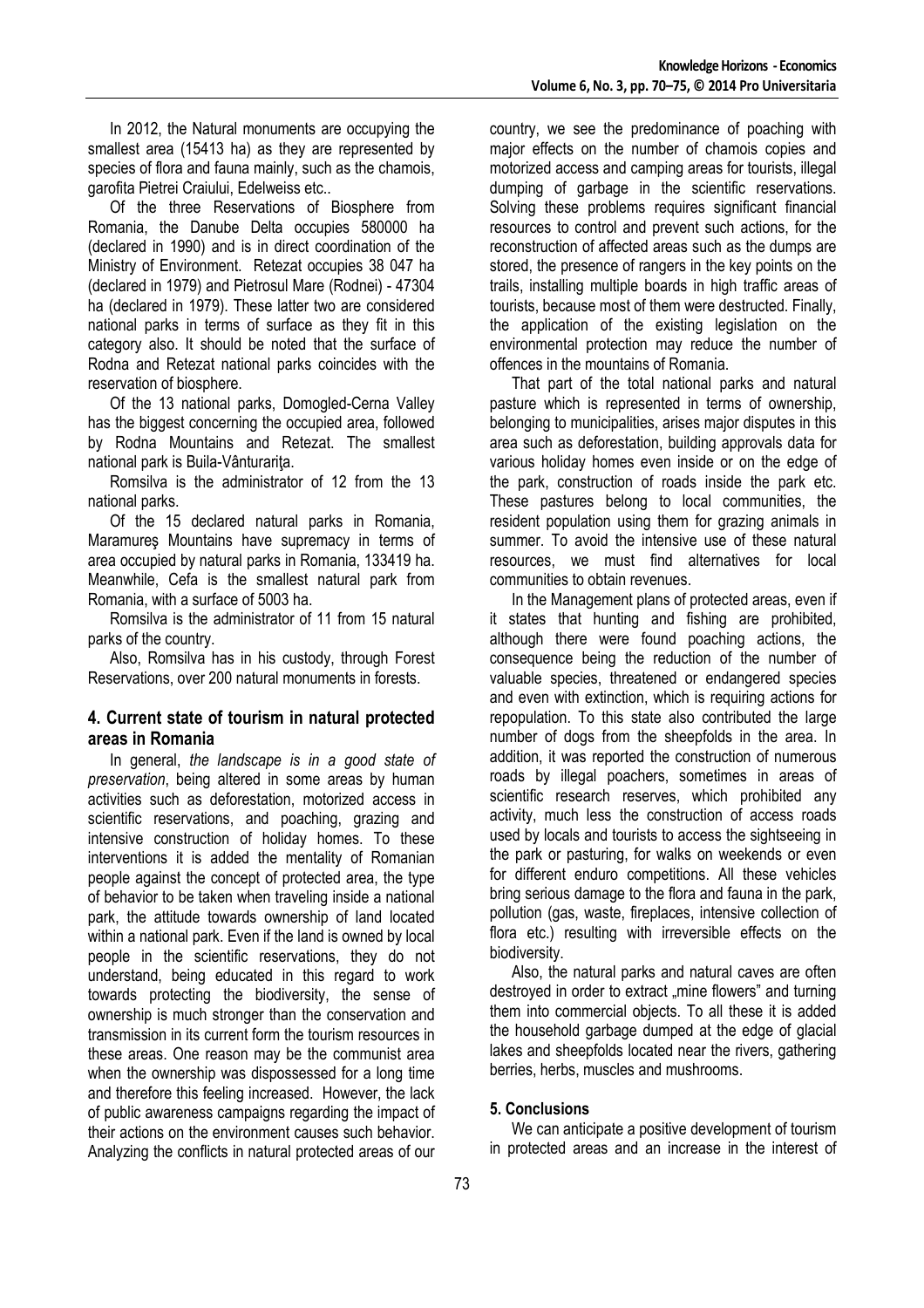such travel. Obviously, the quantitative developments will be accompanied by a series of qualitative changes. The most important may be nominated:

• the increased demand for tourism in protected areas, motivated by the role of these areas in the conservation of natural ecosystems in most countries of the world;

• the diversification of the offer, starting from the fact that the protected areas offer numerous opportunities to spend the holidays, responding to more and more varied needs;

improve the services offered both in terms of content of holidays and also comfort;

• the active participation, motivated by the need for involvement in the conservation, awareness and promotion of protected areas;

• the promotion of the environmental impact forms (the ecotourism, rural tourism, green tourism, etc.) and the activities with an educational role.

In addition to these general or particular trends, there can be others, specific to each geographical area, country, region or type of habitat.

Keeping in Romania stable and viable populations of large carnivores can be a source for restocking in other areas of Europe where the species are endangered.

Increased investment for infrastructure development (road, rail and river, tourism, energy production and transport etc..) without appropriate measures to minimize /eliminate impacts on biodiversity can be considered an activity with an impact on biodiversity, in the context of the current economic development.

A serious problem is related to the construction of wind farms that can affect populations of migratory species (birds and bats) if the location is inappropriate, due to the lack of detailed maps in terms of species migration corridors and areas with wind potential. A special case is represented by Dobrogea, an area with high wind potential at the same time it is crossed by the main migration routes of birds who are nesting in the Delta or are transiting this area.

In order to mitigate the negative effects of human actions on the protected areas from Romania, there are required some actions, such as the involvement of volunteers in the management of protected areas in Europe, providing an alternative education and helping to improve the access to those who, regardless of age, acquire new skills in the field of nature protection. There is a need to improve the infrastructure in these parks by building visitor centers and information points, installation of information boards. Also, several initiatives were undertaken in schools close to national and natural parks that need to be repeated to obtain

favorable results and involvement of pupils and students in preserving the biodiversity in parks. Finally, the action is to prevent the degradation of the landscapes through the co-participation of custodians, the mountain gendarmerie, police and the representatives of the forest districts.

Local communities are the first by themselves and in their interest to work and help the development of tourism in protected areas, bringing many benefits to the communities. Among these benefits there are listed:

• minimizing the negative impact on the nature and culture, impact which could destroy the protected area;

• educating the tourists about the importance of preservation;

• highlighting the importance of the responsible operators, to cooperate with the population and local authorities in order to satisfy the community needs;

• providing funds for the conservation and management of protected areas;

• the increased need for zoning the regional tourism and planning the flows of tourists for the natural areas which will become eco touristic destinations;

• the need for social and environmental studies and also long-term monitoring programs to assess and minimize the impact;

• struggle to maximize the economic benefits of the host country, community and local businesses and especially of local people from natural protected areas;

• ensuring that the tourism development does not exceed a certain limit of social and environmental change determined by the researchers in collaboration with the residents;

• using infrastructure developed in harmony with the natural and cultural environment, minimizing the use of fossil fuels and conserving the vegetation and local fauna.

In addition to its negative effects, tourism can contribute to a raise of the living standards and the local community, being an importance source of income, the administrators of touristic areas facing an attraction of workforce involved in the conservation projects and management of the natural sites.

It can be considered that the presented confirm the existence of a valuable potential and some steps already taken in the process of setting us an integrated system of protected areas.

At the same time, the detailed analysis have confirmed, in many cases, a superficiality in managing these areas, reflected in the fact that either are not